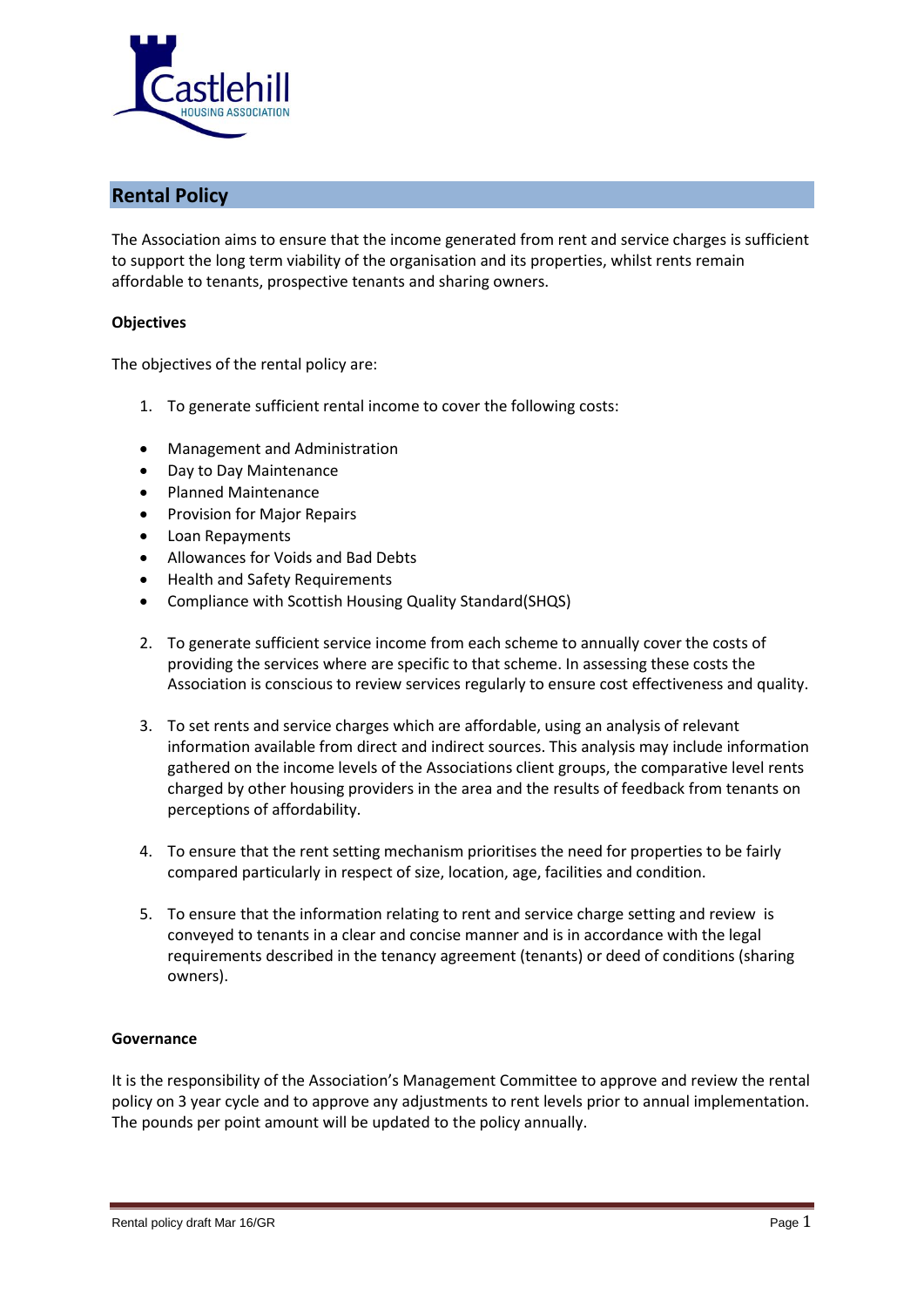Any issues pertaining to individual tenancies in respect of rent or service charge will be reviewed by the Housing Management Sub Committee as will issues arising from rent registrations for secure tenancies.

# **Scottish Secure Tenancies (SST)**

## **Rent Setting Mechanism**

To assess appropriate rent levels for each property the Association uses a points based system (appendix 1). Each property is pointed according to a range of factors:

- Scheme location (with an allowance for urban/rural differentials)
- Type of property
- Age of property
- Size of property (no of apartments, no of persons able to be accommodated)
- Facilities provided ( e.g. central heating, double glazing, external drying)
- Other characteristics (e.g. sheltered housing)

Adjustments made to the points awarded to individual properties or schemes will be considered as required.

The Association may also at this time to agree a lower points level if a property or scheme is proving the below demand and thus attracting high void loss.

To calculate the rent for a property, the number of points is multiplied by the value of a "*pounds per point*" level in operation for the financial year (noted on appendix 1).

#### **SST Rent Review**

The Association reviews SST rents once each year with effect from the  $1<sup>st</sup>$  of April. Rents will be set with reference to the rate of inflation (RPI index) published for the previous September.

Any rent increase over the level of inflation will be kept to the minimum necessary to ensure that the Association is collecting sufficient income to meet its projected costs, both in the short and longer term. Consideration of planned maintenance costs will be a significant factor in the decision.

#### **Fair Rent Reviews**

The Association uses current SST rents for similar properties as a basis for applications to the Rent Officer for re-registration of fair rents. As a fair rent is fixed for three years, in general the aim is to achieve a fair rent which is broadly equivalent to the SST rent in the second year of the three year period.

Where the Rent Officer re-registers a rent at a figure higher than that project for SST rents, the Association may opt to charge the fair rent tenant a lower figure to keep rents similar to those of SST tenants in an equivalent property. Where this situation arises, the Director of Housing Services has the authority to approve the lower rent level and subsequently report the case to the Housing Management Sub Committee.

Fair rents will only apply to tenants whose tenancy commenced prior to 1989 and who wish to continue to have their rents set by the Rent Officer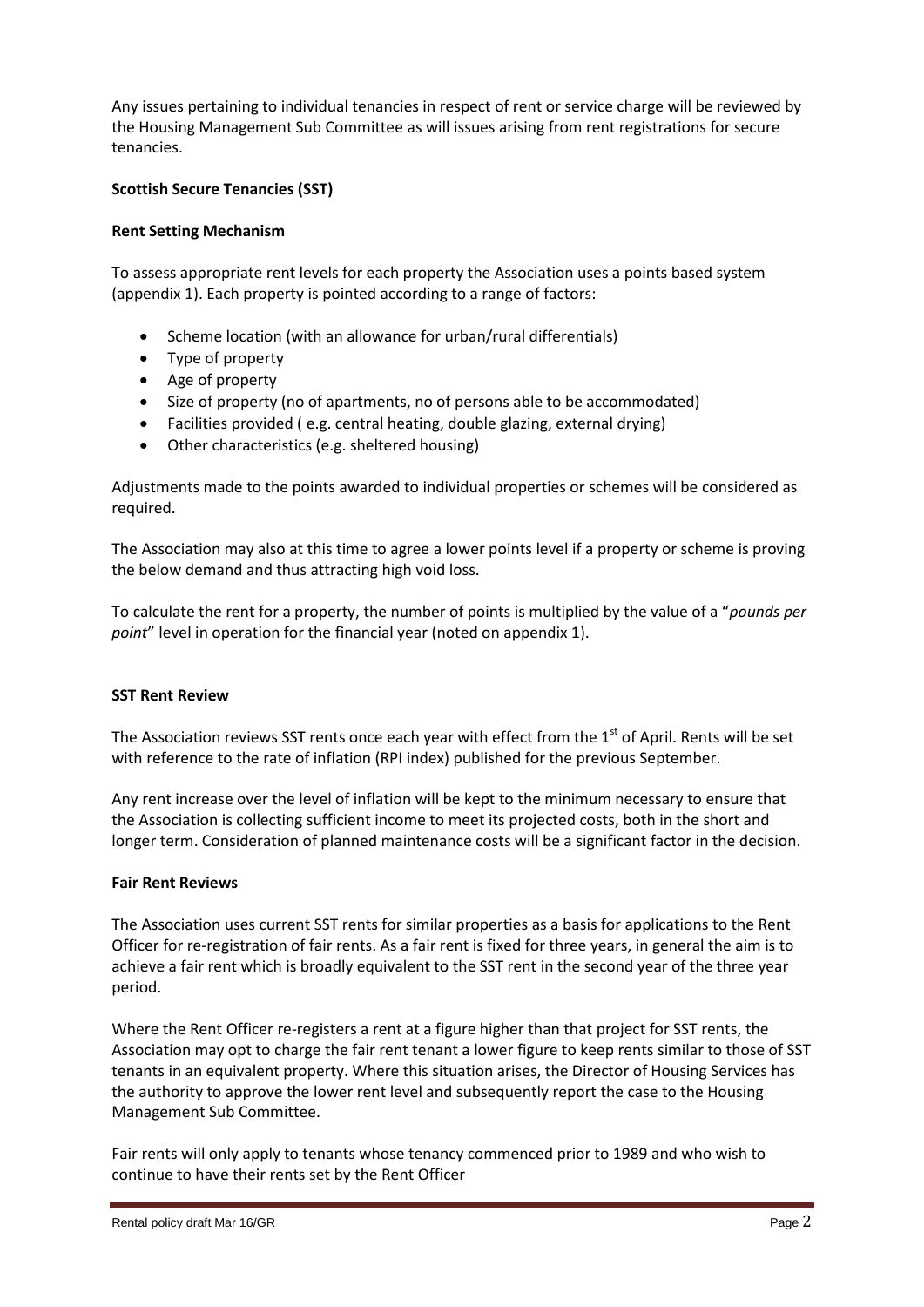#### **Rent Review Notification**

All SST tenants and sharing owners will receive one clear month's notification of the annual rent and service charge review. Right of appeal is advised within the Tenants/Sharing Owners Handbook. Individual tenants wishing to make an appeal are advised to contact the Association's office for full details of how to make an appeal. Alternatively, the Citizens Advice Bureau and Shelter (Scotland) will be able to offer advice on appealing the rent review. Contact details for these organisations are listed in the Tenants Handbook.

Secure Tenants are notified of the periodic re-registration of rent and service charges in accordance with the appropriate legal procedure. Appeal mechanisms are detailed to each tenant at the time of re-registration by the Rent Registration service.

#### **Shared Ownership Rents**

Rents for shared ownership properties are calculated using the points system in the same way as for rented property. There is a 15% reduction as a full maintenance service is not provided out of rental income. Rent is then calculated in accordance with the size of tranche purchased with the same management charge being included regardless of the size of tranche. The Association provides a factoring service for the maintenance of the external structure of the property and this forms part of the service charge.

Shared Ownership rent reviews are implemented from  $1<sup>st</sup>$  April each year.

#### **Service Charges**

The Association sets service charges on a scheme by scheme basis according to the actual cost incurred or likely to be incurred in the coming financial year. A service equalisation account is kept for each scheme and surpluses or deficits are carried forward from year to year.

Tenants are advised of the service they received in their tenancy agreement.

In some schemes where there is a communal boiler for heating, a heating charge for individual flats in included in the service charge.

With regard to Scheme Manager costs in sheltered housing, costs for individual schemes providing a similar level of service and pooled and a charge is made to each tenant. Thus costs vary primarily according to whether the service is provided using a full time or part time Manager, rather than being based on the number of units in the scheme.

The Association undertakes to consult with tenants on any proposed changes to the services which may result in alterations to their rent and service charge.

#### **Rent Collection and Rent Arrears**

Rents are debited by the Association on a calendar monthly basis and information about payment methods to the Association are detailed within the Tenants Handbook.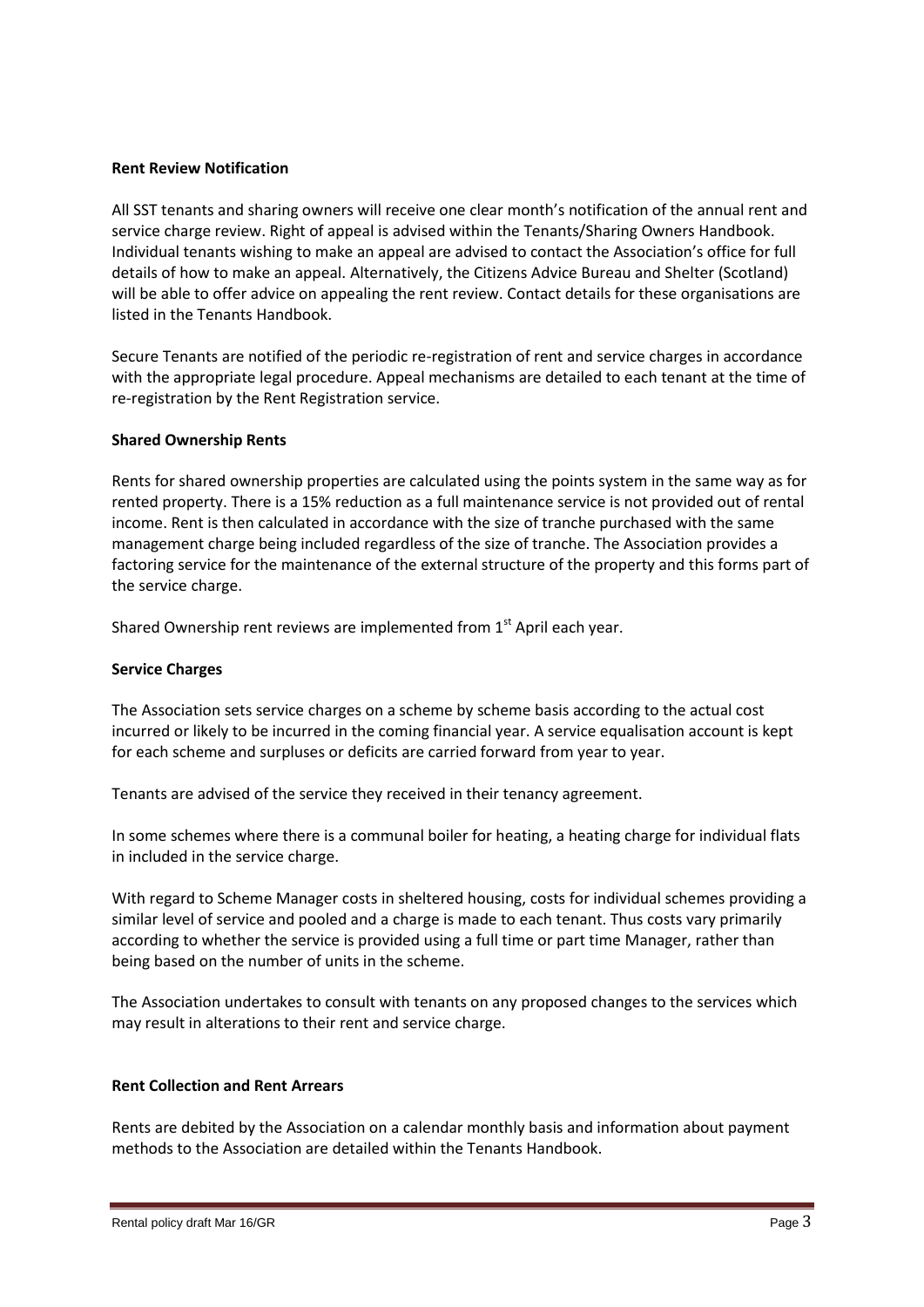All arrears of rent and services are pursued by the Associations staff and all possible steps are taken to provide advice, assistance and support to tenants in arrears, in order that the debt can be recovered without pursuing legal means. Where it is deemed necessary and all possible non legal action has been taken, it may be necessary to take eviction action and/or recover the debt through the legal process. Eviction is a last resort and the details of all possible steps that can be taken are detailed in the Association's Debt Recovery Policy.

It is the Association's policy not to write off rent arrears debt except in the case of former tenant arrears where despite extensive investigation, the person cannot be traced or where a tenant has died and there are no available funds from their estate to clear the debt.

Former tenant arrears of up to £50 can be written off the Housing Manager. Larger write offs require to be approved by the Housing Management Sub Committee.

The Association's comprehensive Debt Recovery Policy is available on request.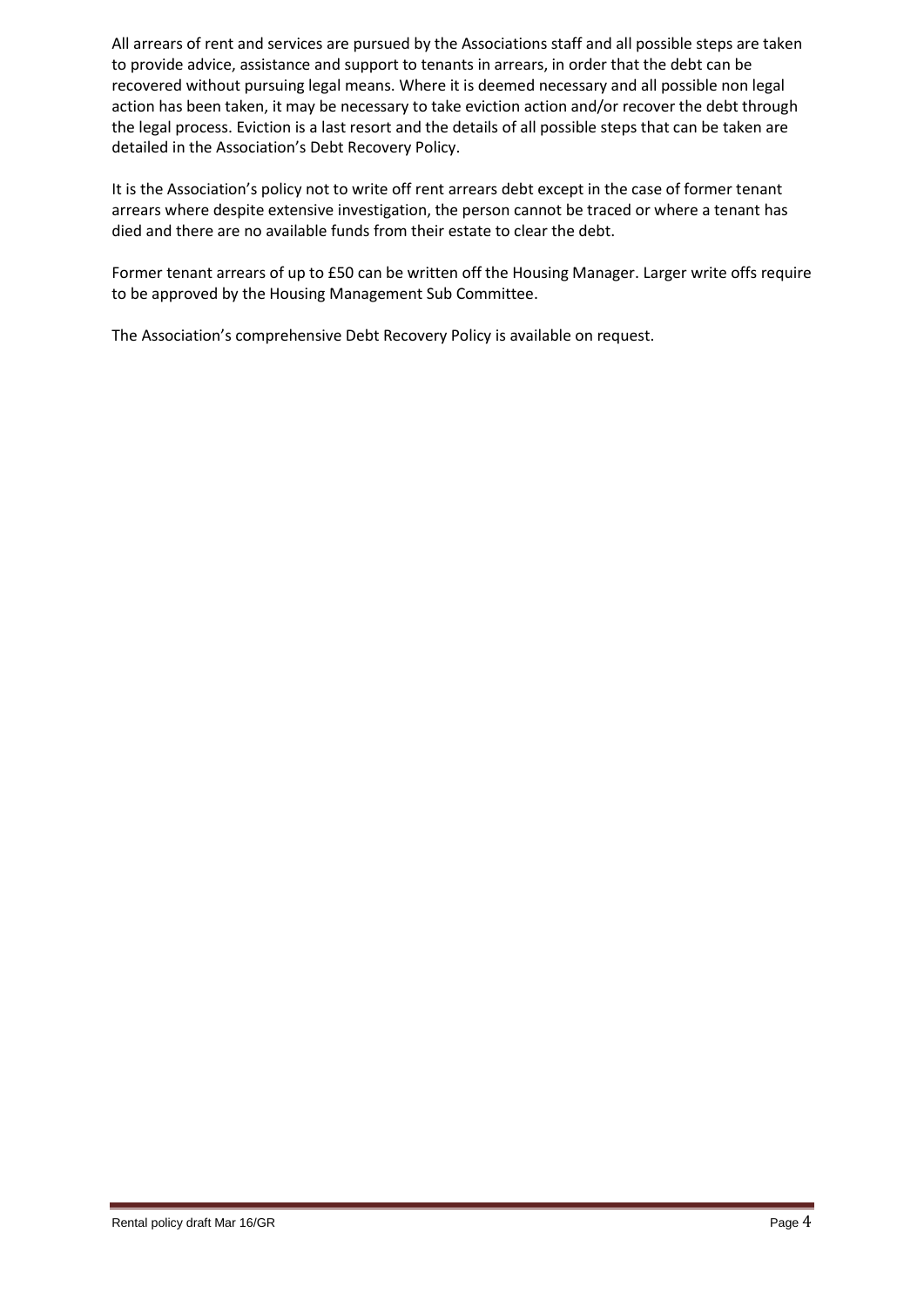

#### **Points Scheme**

| <b>Attribute</b>  | <b>Description</b>                                | <b>Points</b>     | <b>Comment</b>                 |
|-------------------|---------------------------------------------------|-------------------|--------------------------------|
| Base              |                                                   |                   | Rent for first bedspace in     |
|                   |                                                   |                   | standard property with central |
|                   |                                                   |                   | heating and double glazing     |
|                   |                                                   |                   |                                |
|                   | Aberdeen City                                     | 40                |                                |
|                   | Homechoice area towns (large)                     | 35                | Stonehaven, Banchory,          |
|                   |                                                   |                   | Inverurie, Ellon               |
|                   | Homechoice area towns (small)                     | 32                | Portlethen, Newtonhill,        |
|                   |                                                   |                   | Blackburn, Kintore             |
|                   | Rural                                             | 28                | Includes small villages in     |
|                   |                                                   |                   | Homechoice Area                |
| Property Type     | <b>Basement Tenement Flats</b>                    | $-1$              |                                |
|                   | Other flats                                       | 0                 |                                |
|                   | Terraced house/cottage                            | 4                 |                                |
|                   | Semi detached house                               | 5                 |                                |
|                   | <b>Detached House</b>                             | 8                 |                                |
| Age               | Pre 1970                                          | $\mathbf 0$       |                                |
|                   | 1971-1980                                         | $\overline{2}$    |                                |
|                   | 1981-1989                                         | 4                 |                                |
|                   | 1990-1997                                         | 8                 |                                |
|                   | 1998 - 2011                                       | 12                |                                |
|                   | 2012 onwards                                      | 14                |                                |
| <b>Bedspaces</b>  | 1 apt, 1 person (bedsit)                          | $-3$              |                                |
|                   | 2apt, 1 person (no separate kitchen)              | $-2$              |                                |
|                   | 2apt, 1 person (sep kitchen and bath)             | $\pmb{0}$         |                                |
|                   | 2apt, 2 person                                    | 3                 |                                |
|                   | 3apt sheltered                                    | $\overline{7}$    |                                |
|                   | 3 apt, 3 person                                   | 8                 |                                |
|                   | 3 apt, 4 person                                   | 9                 |                                |
|                   | 4 apt, 4 person                                   | 12                |                                |
|                   | 4 apt, 5 person                                   | 14                |                                |
|                   | 4 apt, 6 person                                   | 16                |                                |
|                   | 5 apt, 6 person                                   | 20                |                                |
|                   | 6 apt, 6 person<br>Floor area >10% below standard | 24<br>$-4$        |                                |
|                   | Floor area >10% above standard                    | 4                 |                                |
| Additional        | Common Room                                       | $\overline{2}$    |                                |
| <b>Facilities</b> |                                                   | 1                 |                                |
|                   | Laundry<br><b>Guest Room</b>                      | $\mathbf{1}$      |                                |
|                   | Communal Kitchen, mean facility                   | 1                 |                                |
|                   | Access to communal disabled bath                  | $\mathbf{1}$      |                                |
|                   | Access to additional facilities                   | 2                 |                                |
|                   | Exclusive off street car parking                  | 2                 |                                |
|                   | <b>Second Toilet</b>                              | 1                 |                                |
|                   | <b>Extra Shower Room</b>                          | $\overline{2}$    |                                |
|                   |                                                   |                   |                                |
|                   |                                                   |                   |                                |
|                   | Balcony/direct garden access/own<br>front door    | 1<br>$\mathbf{1}$ | Flats only<br>Flats only       |